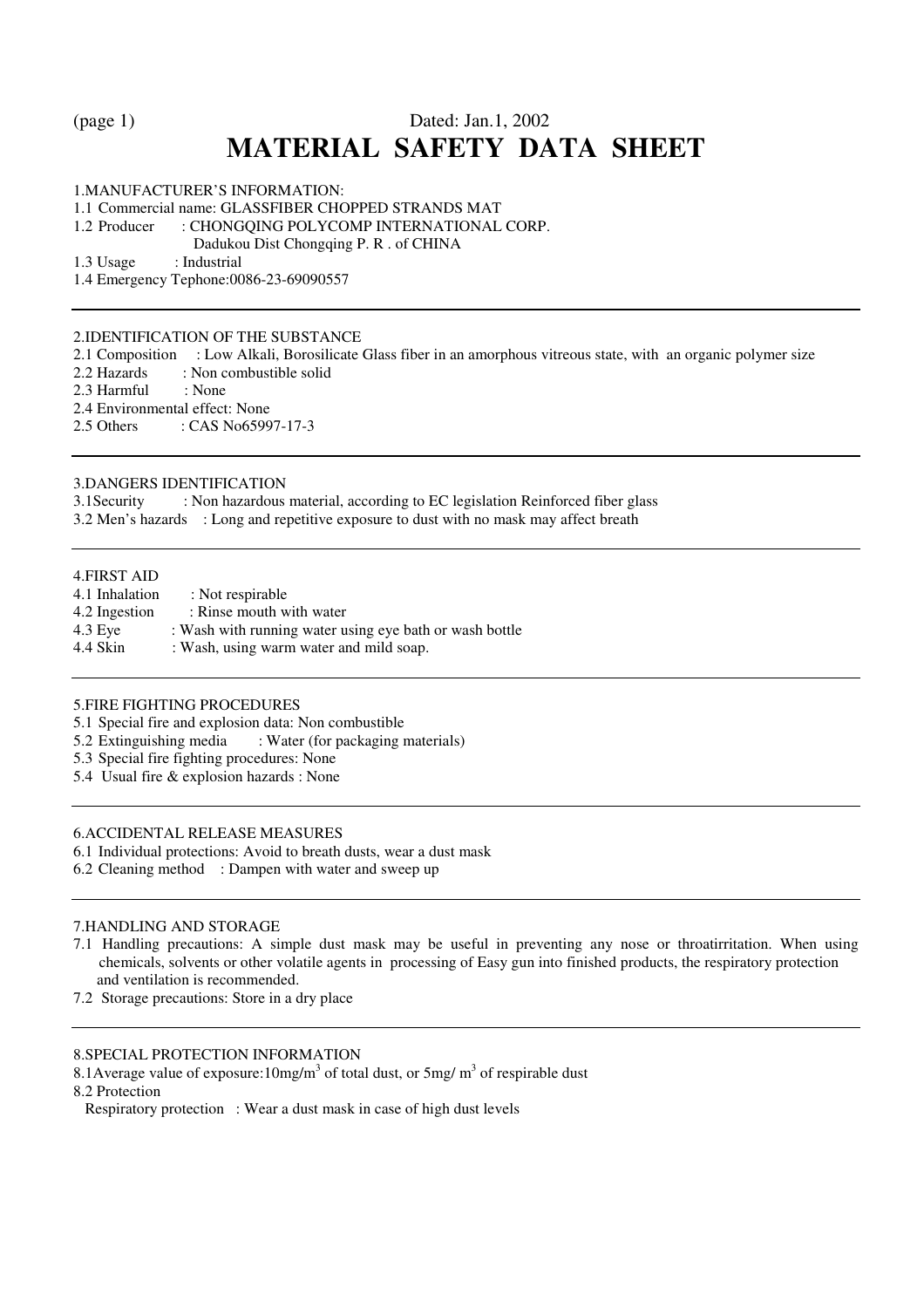#### (page 2) Dated: Jan.1, 2002

| Product: GLASSFIBER CHOPPED STRANDS |                                                                                   |  |  |  |
|-------------------------------------|-----------------------------------------------------------------------------------|--|--|--|
| Body protection                     | : Use long-sleeved shirts, buttoned to fit at the neck and wrists, and Long pants |  |  |  |
| Skin protection                     | : Wear protective gloves                                                          |  |  |  |
| Eye protection                      | : Use safety glasses                                                              |  |  |  |
|                                     |                                                                                   |  |  |  |

#### 9. CHEMICAL AND PHYSICAL DATA

9.1 Appearance : White fiber

- 9.2 Odour :No odour
- 9.3 Melting point : about 845℃ (softening point)
- 9.4 Solubility in water : insoluble in water
- 9.5 PH : N/A
- 9.6 Vapour density(mm): N/A
- 9.7 Specific gravity( $H_2O=1$ ):2.54g/cm<sup>3</sup>
- 9.8 Flash point(C): N/A (may emit smoke briefly between 120C-180C but is unlikely to flash)
- 9.9 Flammable limits: N/A

9.10 Other

10.STABILITY AND REACTIVITY DATA: Stable l0.1Conditions to avoid :N/A 10.2Materials to avoid : N/A 10.3Hazardous decomposition: Sizing or binders may decompose in a fire.<br>Products Primary combustion products are carbon Primary combustion products are carbon Monoxide, carbon dioxide and water

# 11.HEALTH HAZARD DATA

11.1 Toxicity : N/A 11.2 Skin :Can irritate(largely confined to cutting, trimming and grinding operations) 11.3 Eye : Dust can cause irritation to eyes 11.4 Sensitivity : N/A 11.5 Chronical toxicity : N/A 11.6 Genetical toxicit : N/A 11.7 Genital toxicity : N/A 11.8 Cancer : N/A

# 12.ENVIRONMENTAL INFORMATION

Being an amorphous product, no environmental risk

#### 13.WASTE DISPOSAL INFORMATION

13.1Product: Mechanical decomposition(non soluble material) Dispose of as normal waste, Subject to conforming to local legislation